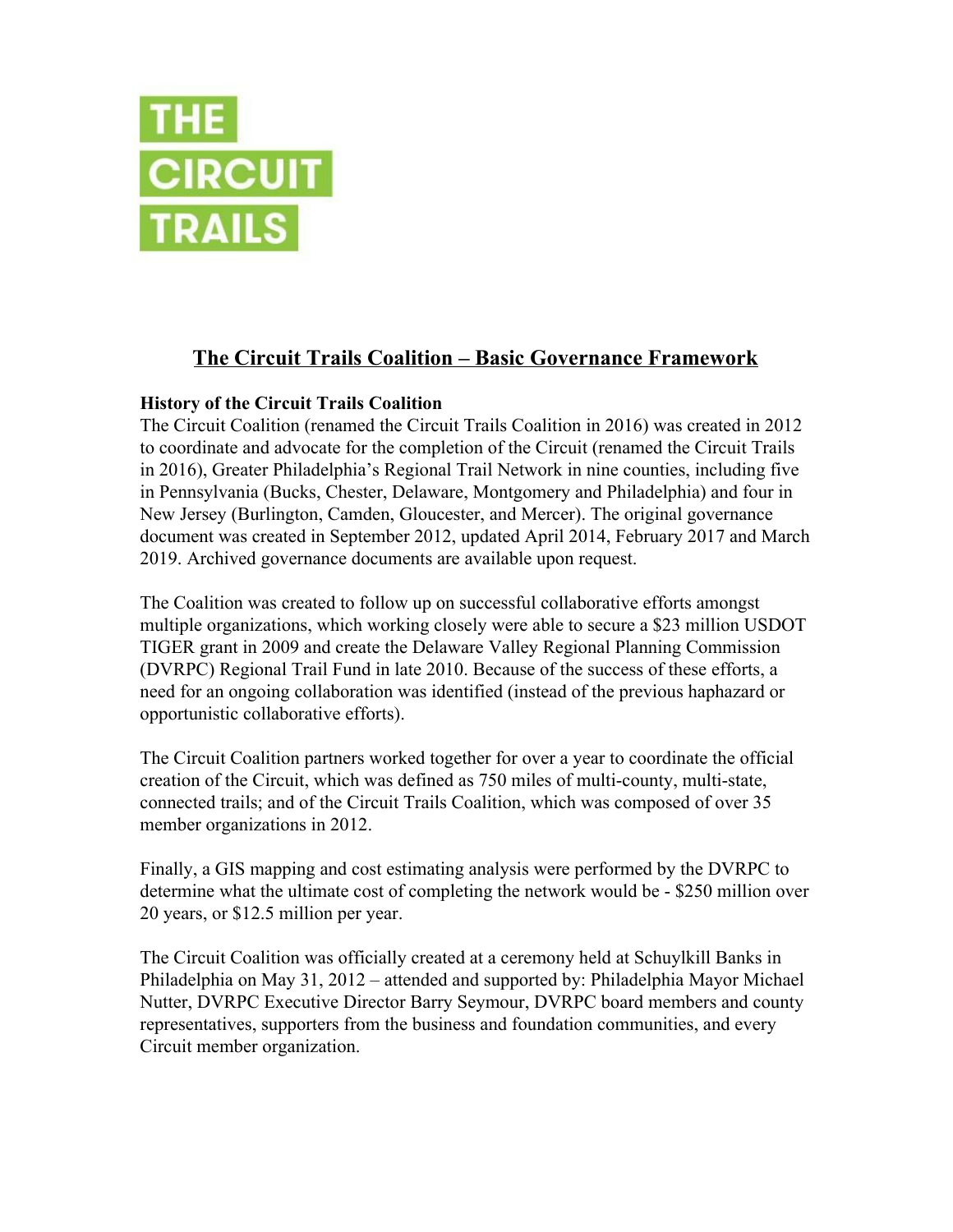Since then, the Circuit Trails have expanded to over 800 miles and as of 2019, about 325 miles have been completed. In 2017, the Circuit Coalition launched the 500 miles by 2025 campaign to gain support for accelerating the pace of trail construction in order to meet the regional long term goal of finishing the Circuit by 2040.

#### **Process to become a Member Organization:**

Organizations interested in joining the Circuit Trails Coalition should have some kind of connection with multi-use trails that accommodate all types of users in the nine counties of the Greater Philadelphia Region in PA and NJ. Organizations outside this area can still submit a request, but must demonstrate their connectivity and relevance to the 750+ miles of trails that have already been mapped.

The procedure for joining shall work as follows:

- 1) Organizations submit a written request to the Circuit Trails Coalition Steering Committee on official organization letterhead.
- 2) The Steering Committee will review the request and upon review, may act to approve or disapprove the applicant's request.

### **Benefits and Responsibilities of Member Organizations:**

Coalition membership will have multiple benefits for member organizations. A few of these benefits include:

- 1) Each Member Organization will receive one single vote to select the members of the Circuit Trails Coalition Steering Committee and on other votes brought to the membership by the Steering Committee.
- 2) Each Member Organization will be able to make nominations to the Steering Committee.
- 3) Each Member Organization can submit content, events, etc. to be posted in the Circuit Trails blog and social media.
- 4) Each Member Organization will be able to assist the Steering Committee and state and regional governmental agencies in identifying trail development priorities.
- 5) As part of the Circuit Trails Coalition, each Member Organization will have unmatched access to the leaders in regional trail development, and to multiple other networking opportunities.
- 6) Each Member Organization will have up to date access to the latest federal, state, and regional trail funding information, and will help direct funding campaigns.
- 7) No annual membership renewal is necessary.
- 8) Finally, All Member Organization employees will be eligible to participate in Circuit Trails Coalition events and meetings – even those not formally open to the general public.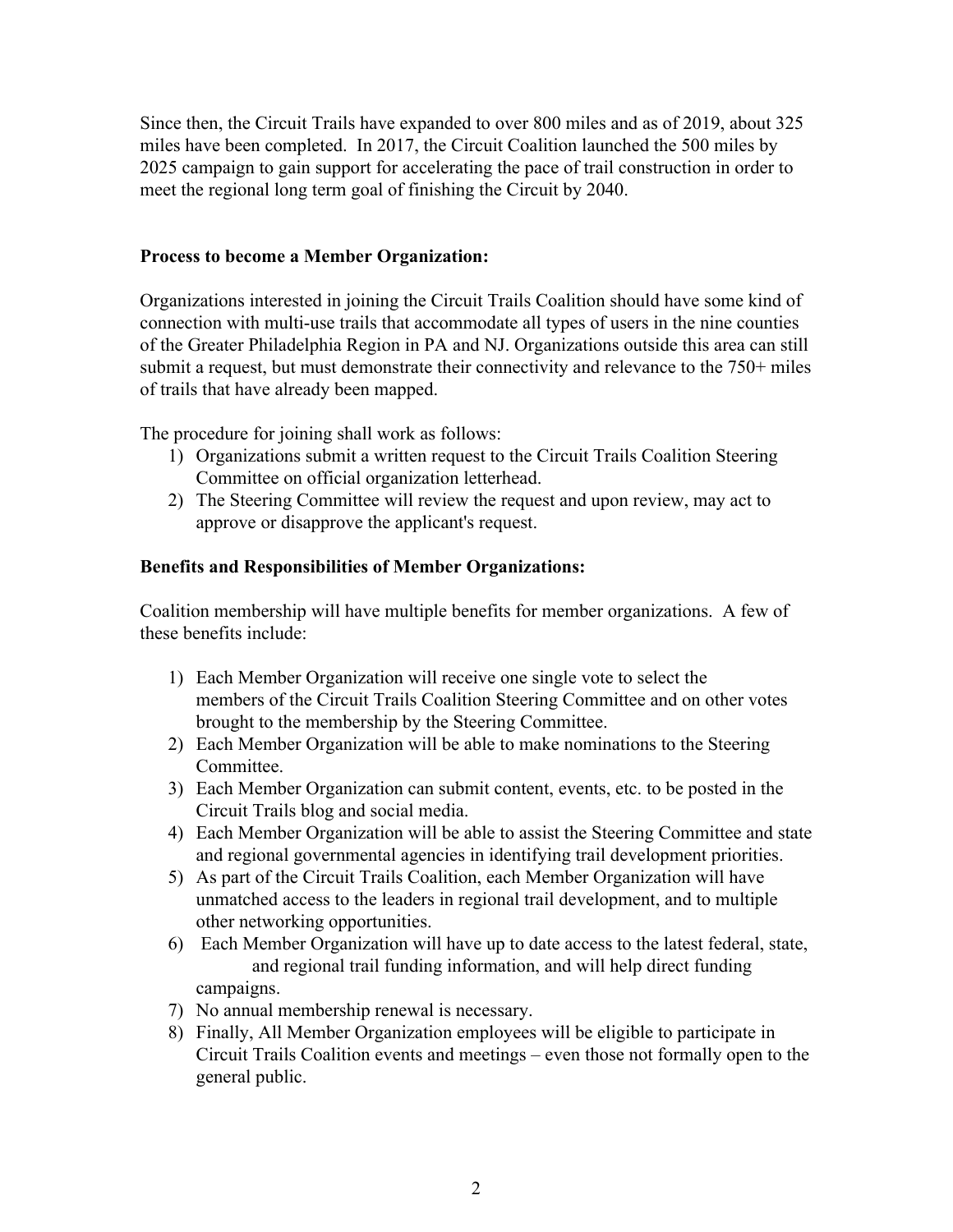Each member organization will have the following responsibilities:

- 1) Attend Semi-Annual Coalition meetings and participate in occasional seminars and surveys
- 2) Vote in annual Steering Committee member elections
- 3) Exhibit and promote the Circuit Trails branding and the organization's participation in the Circuit Trails Coalition, including by posting the Circuit Trails logo and map on the organization's website, using the appropriate social media hashtags (#onthecircuit, @circuittrails) when promoting events on or in conjunction with the Circuit Trails, by writing articles and blog entries about the Circuit Trails, and by performing presentations about the Circuit Trails.
- 4) If the organization plans, designs, engineers, or builds segments of trails within the Circuit Trails, it shall include the Circuit Trails logo and a mention of the Circuit Trails in all project communications to the public and in signs at construction sites. On-trail Circuit signage is encouraged on new and existing trails.
- 5) Cooperate with the Steering Committee in implementation of the Strategic Goals and Action Items that are selected by the Steering Committee every two years.

#### **Removal of Organization from Membership**

A Member Organization shall remain in good standing with the Coalition unless an issue of concern is brought to the attention of the Steering Committee. Should an issue arise, the Member Organization shall receive the opportunity to present their point of view at a subsequent Steering Committee meeting; and receive guidance from the Steering Committee on how to correct the issue. If the issue persists, the Steering Committee can recommend exclusion of the organization from membership. The Member Organization will remain officially a member of the Coalition until, after a 30-day comment period, it is excluded by a majority vote of the membership.

#### **Steering Committee of Coalition:**

The Steering Committee (SC) will be composed of 12-14 members, each with a single vote. The SC shall have a balance between different types of organizations, including:

- 1) At least 4 members from an organization based in PA and 4 members from an organization based in NJ
- 2) At least 3 members to represent trail-building and trail-management organizations

Furthermore, the SC members shall represent as best as possible a geographic balance of the many different components of the Circuit.

The Chair, Pennsylvania Vice-Chair and New Jersey Vice Chair of the Steering Committee shall be responsible for advancing the interests of the Circuit Trails Coalition; for convening a monthly meeting for the Steering Committee; for maintaining